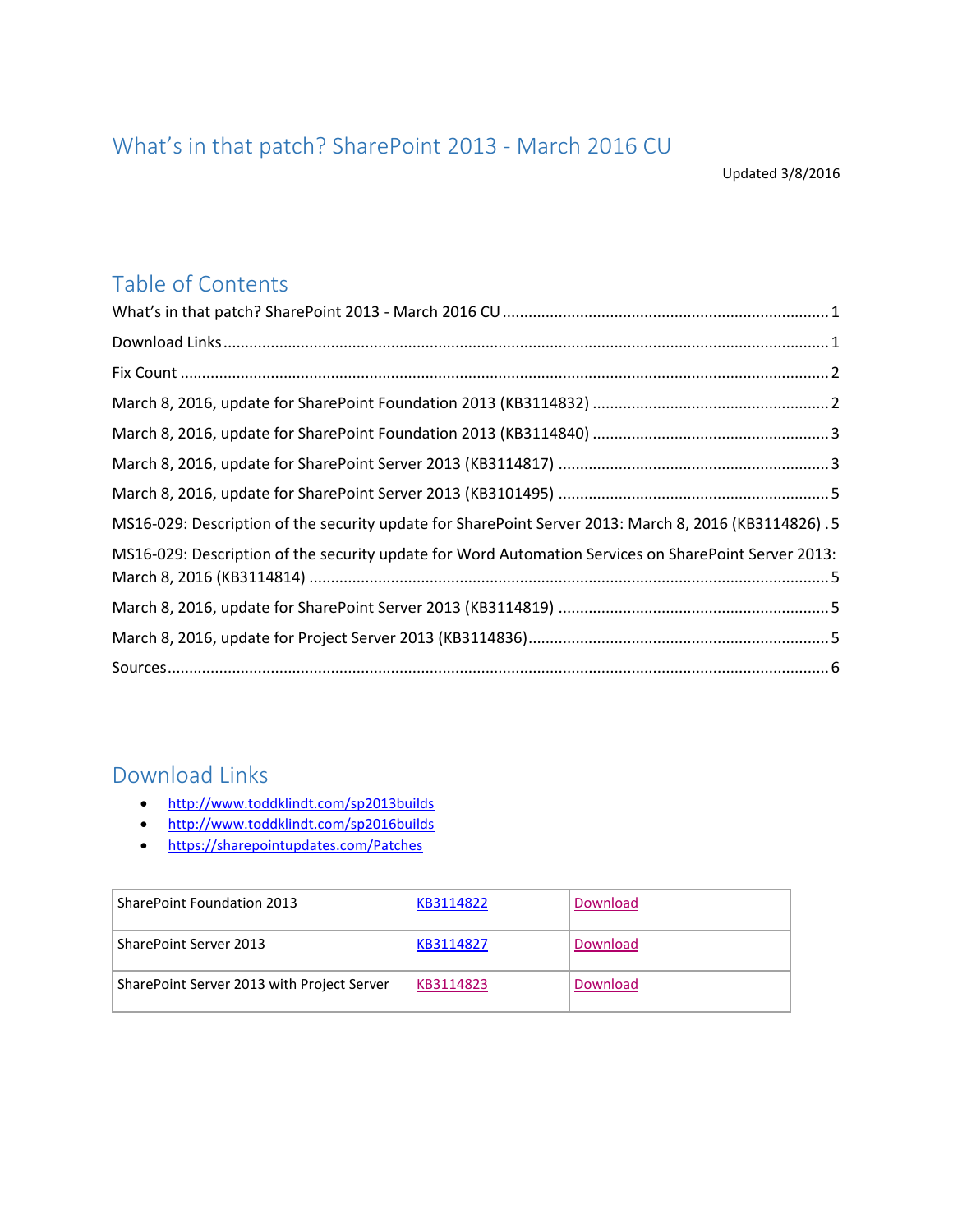#### <span id="page-1-0"></span>Fix Count

| KB                                                                                                                                | <b>Fix Count</b> |
|-----------------------------------------------------------------------------------------------------------------------------------|------------------|
| March 8, 2016, update for SharePoint Foundation 2013 (KB3114832)                                                                  | 13               |
| March 8, 2016, update for SharePoint Foundation 2013 (KB3114840)                                                                  | 1                |
| March 8, 2016, update for SharePoint Server 2013 (KB3114817)                                                                      | 16               |
| March 8, 2016, update for SharePoint Server 2013 (KB3101495)                                                                      | 1                |
| MS16-029: Description of the security update for SharePoint Server 2013: March<br>8, 2016 (KB3114826)                             | $\mathbf{0}$     |
| MS16-029: Description of the security update for Word Automation Services on<br>SharePoint Server 2013: March 8, 2016 (KB3114814) | $\mathbf{1}$     |
| March 8, 2016, update for SharePoint Server 2013 (KB3114819)                                                                      |                  |
| March 8, 2016, update for Project Server 2013 (KB3114836)                                                                         | 1                |
|                                                                                                                                   | 16               |
|                                                                                                                                   | 49               |

#### <span id="page-1-1"></span>March 8, 2016, update for SharePoint Foundation 2013 (KB3114832)

- Improves screen reader accessibility for choice columns that allow custom values. For example, you experience keyboard navigation issues when you create or edit calendar items.
- Fixes the following issues:
	- o You are authenticated by a trusted identity provider but you don't receive any group membership claims in OAuth scenarios. For example, you can't edit Excel Workbook through Excel Web App even if you have edit permission with ADFS.
	- o The Remote Event Receiver isn't invoked on SharePoint Server that has the primary language installed by using multi-byte characters.
	- $\circ$  If trusted authentication is enabled in a web application, email workflow activity doesn't send an email message if the recipients are set with a plain string email message.
	- o Focus issue after spellchecking in the Calendar view for keyboard only users.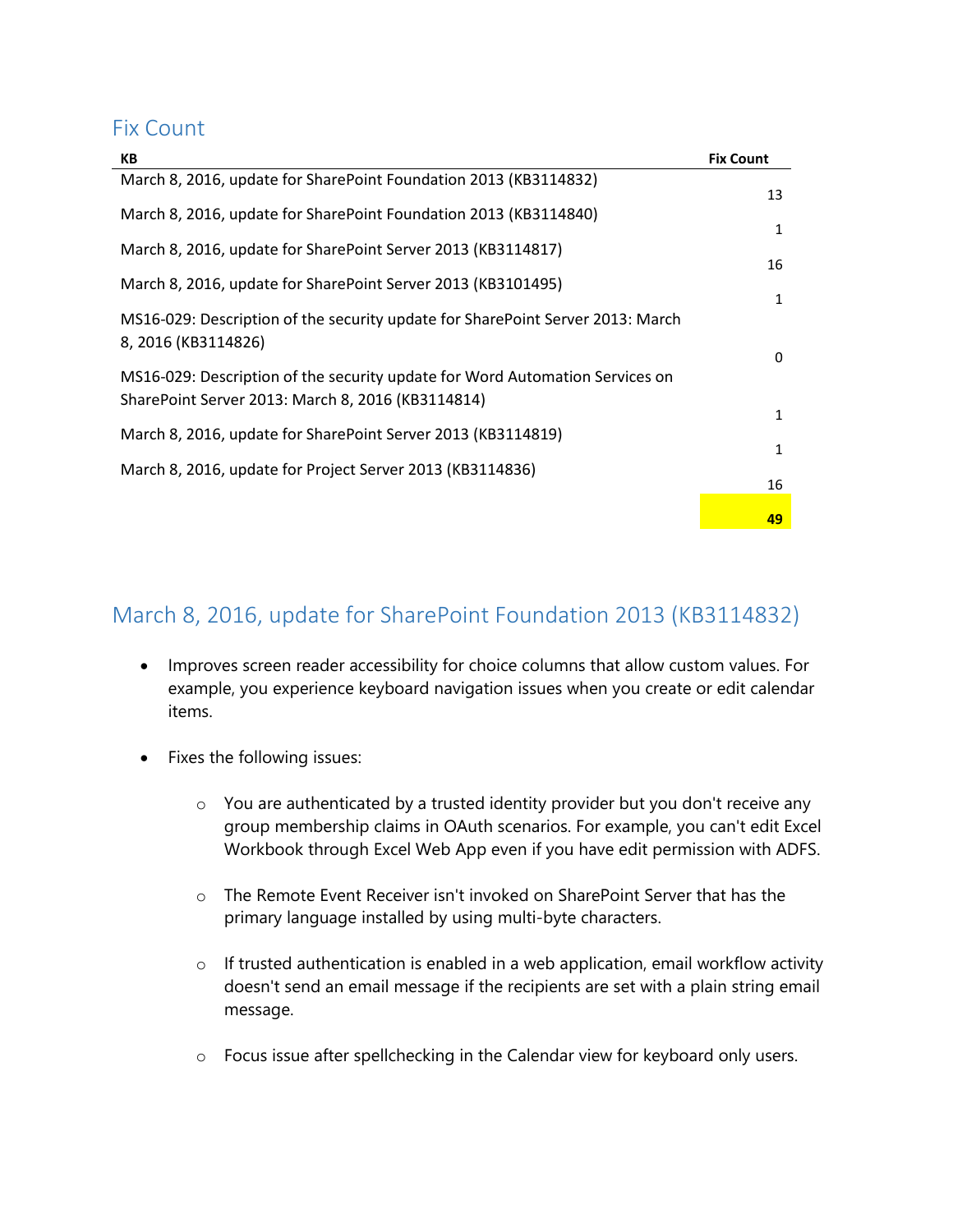- o A column displays incorrect value if its type is Person or Group and the Allow multiple selections option is enabled.
- $\circ$  When the personal time zone setting is set differently with the time zone of the My Site host, for example, the personal time zone setting is US Central UTC-6 and the time zone of the My Site host is set to a different value, the personal setting is ignored for rendering the person.aspx page.
- o Screen reader can't read Date fields that have spaces.
- o Screen reader reads empty link tag near the document library title.
- o When you tab between metadata fields in a list, the screen reader reads the metadata fields two times.
- o You can't edit documents in rich client apps in Safari if Office Web Apps (WAC) is disabled.
- o Inline search box searches the whole list instead of the current folder.
- o After you copy and paste HTML content into a rich text field on a versioned list that's customized to have an InfoPath form many times, you may no longer be able to update the field value.

#### <span id="page-2-0"></span>March 8, 2016, update for SharePoint Foundation 2013 (KB3114840)

 Translates a label added to the term search box so that JAWS can better describe it. Also translates Open Menu links to allow JAWS users to identify items available in custom lists in SharePoint for all languages.

## <span id="page-2-1"></span>March 8, 2016, update for SharePoint Server 2013 (KB3114817)

- Improves performance and concurrency for various User Profile Service application (UPA) calls such as GetExtendedReports() and ModifyUserPropertyByAccountName() calls.
- Translates a label added to the term search box so that JAWS can better describe it. Also translates Open Menu links to allow JAWS users to identify items available in custom lists in SharePoint for all languages.
- Fixes the following issues:
- After you move a document from a document library to another where location based metadata defaults are used, the document metadata is lost.
- Focus issue after spellchecking in the Calendar view for keyboard only users.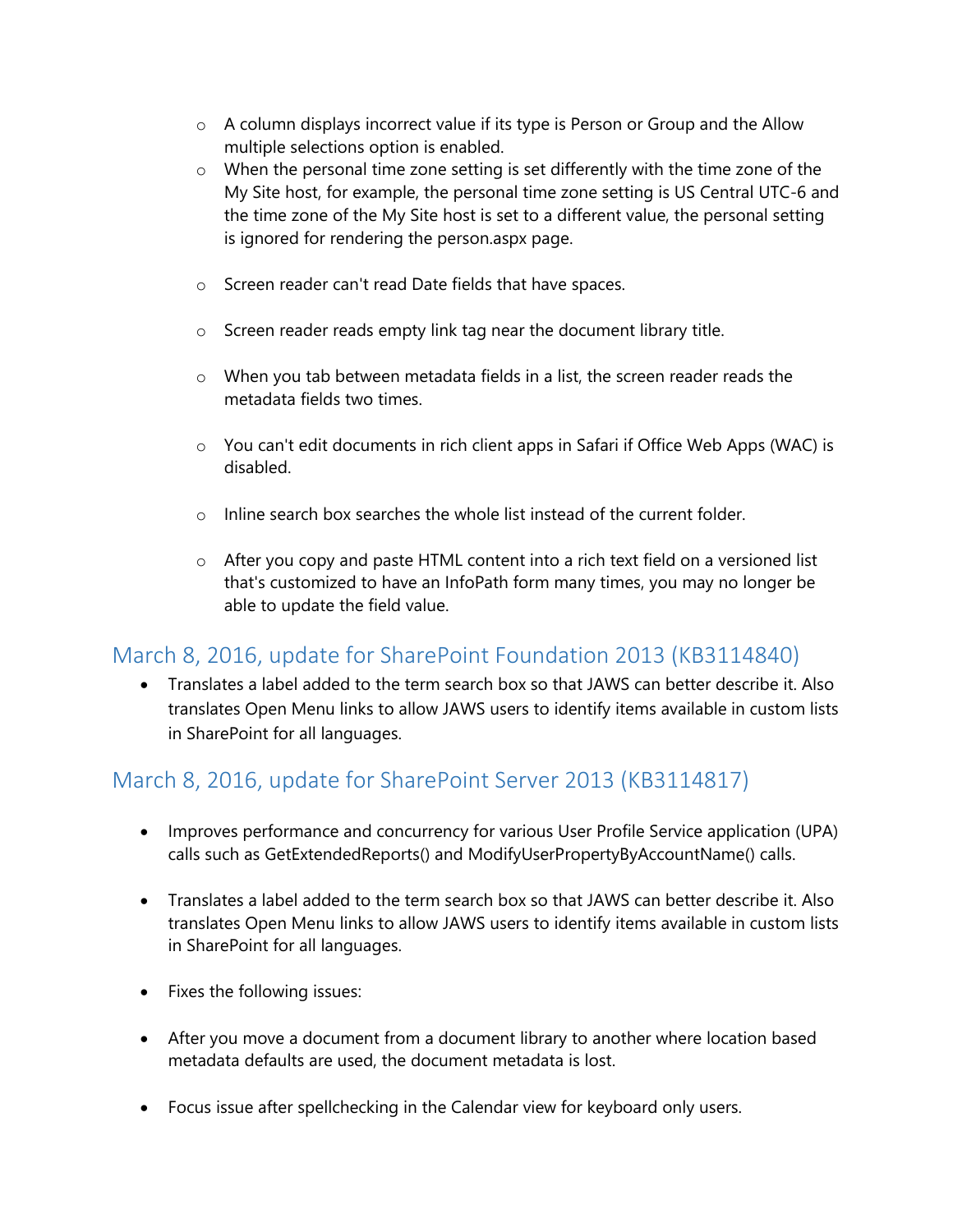- Events for followed groups and feeds don't display in newsfeed. After a restart of a server or the Distributed Cache Service, posts from host-named site collections aren't repopulated to user's consolidation feeds in the My Site.
- When the personal time zone setting is set differently with the time zone of the My Site host, for example, the personal time zone setting is US Central UTC-6 and the time zone of the My Site host is set to a different value, the personal setting is ignored for rendering the person.aspx page.
- Some out of the box auto created managed properties are searchable even though they are defined not to be searchable.
- You can't edit documents in rich client apps in Safari if Office Web Apps (WAC) is disabled.
- The **AskMeAbout** Web Part can cause a page to hang on render if the skills defined in the user profile are invalid.
- Enables administrators to change document parsing time-out and memory limit. Surface document parsing configuration options for timeout and memory usage through registry keys.

Note See the Registry information section for more information.

- When a user who has administrative permissions edits a different user's profile picture from the user profile management interface in Central Admin, the picture is saved at the administrator's location instead of the given user. Moreover, later modifications of other users' profile pictures may cause those users' profile pictures all pointing at that same location. Therefore, these users will share the same profile picture.
- After a member leaves a community, the member count in the Community Web Part has no decrement.
- The search protocol handler still uses the proxy settings even if the URLs are crawled to match the expression in the bypass list. Therefore, the URLs in the bypass list still use the proxy settings.
- If the content enrichment web service callout feature is enabled in SharePoint Server and the search schema contains many managed properties, crawling or indexing of documents fails because of too much load on SQL Server. This update reduces the load by caching the schema information.
- After you copy and paste HTML content into a rich text field on a versioned list that's customized to have an InfoPath form many times, you may no longer be able to update the field value.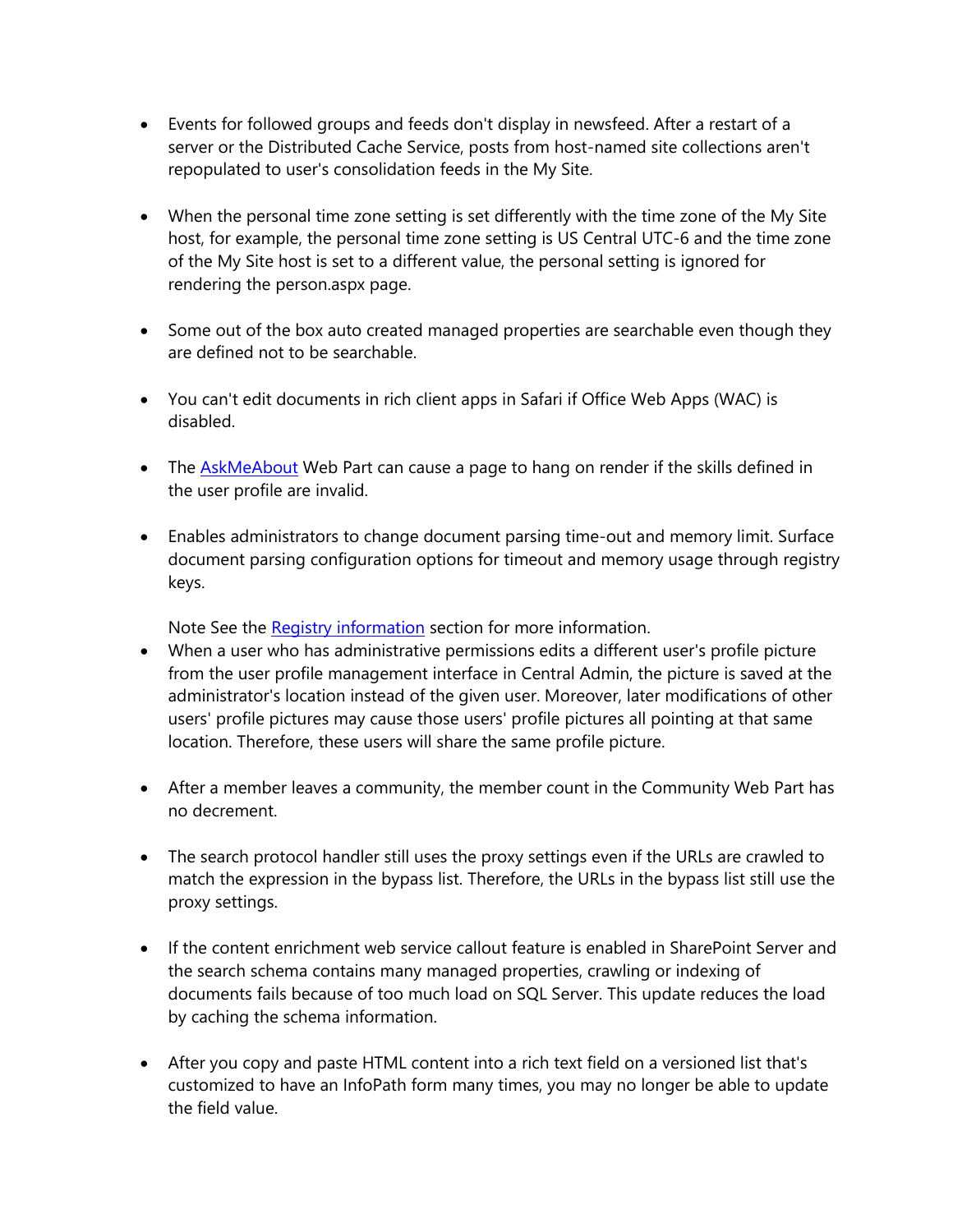#### <span id="page-4-0"></span>March 8, 2016, update for SharePoint Server 2013 (KB3101495)

 After you copy and paste HTML content into a rich text field on a versioned list that's customized to have an InfoPath form many times, you may no longer be able to update the field value.

<span id="page-4-1"></span>MS16-029: Description of the security update for SharePoint Server 2013: March 8, 2016 (KB3114826)

# <span id="page-4-2"></span>MS16-029: Description of the security update for Word Automation Services on SharePoint Server 2013: March 8, 2016 (KB3114814)

This security update resolves vulnerabilities in Microsoft SharePoint that could allow remote code execution if a user opens a specially crafted Office file. To learn more about these vulnerabilities, see [Microsoft Security Bulletin MS16-029.](https://technet.microsoft.com/library/security/MS16-029)

**Note** To apply this security update, you must have the release version of **Service** [Pack 1 for Microsoft SharePoint Server 2013](http://support.microsoft.com/kb/2880552) installed on the computer.

For a complete list of affected versions of Microsoft Office software, see Microsoft Knowledge Base article [3141806.](https://support.microsoft.com/kb/3141806)

#### <span id="page-4-3"></span>March 8, 2016, update for SharePoint Server 2013 (KB3114819)

When you edit cells on which phonetic guides are enabled in Excel 2013, Excel 2013 may crash or cause the file to be corrupted.

## <span id="page-4-4"></span>March 8, 2016, update for Project Server 2013 (KB3114836)

 When the data is grouped, the rows under the grouping rows on the Approvals page are always collapsed. This makes it difficult to quickly and easily view the detailed records that need to be responded to. Now, the Outline Level functionality control has been added to the ribbon on the Approval page.

Fixes the following issues:

 The Process Status field may show blank for a timesheet line when the status approval is pending.